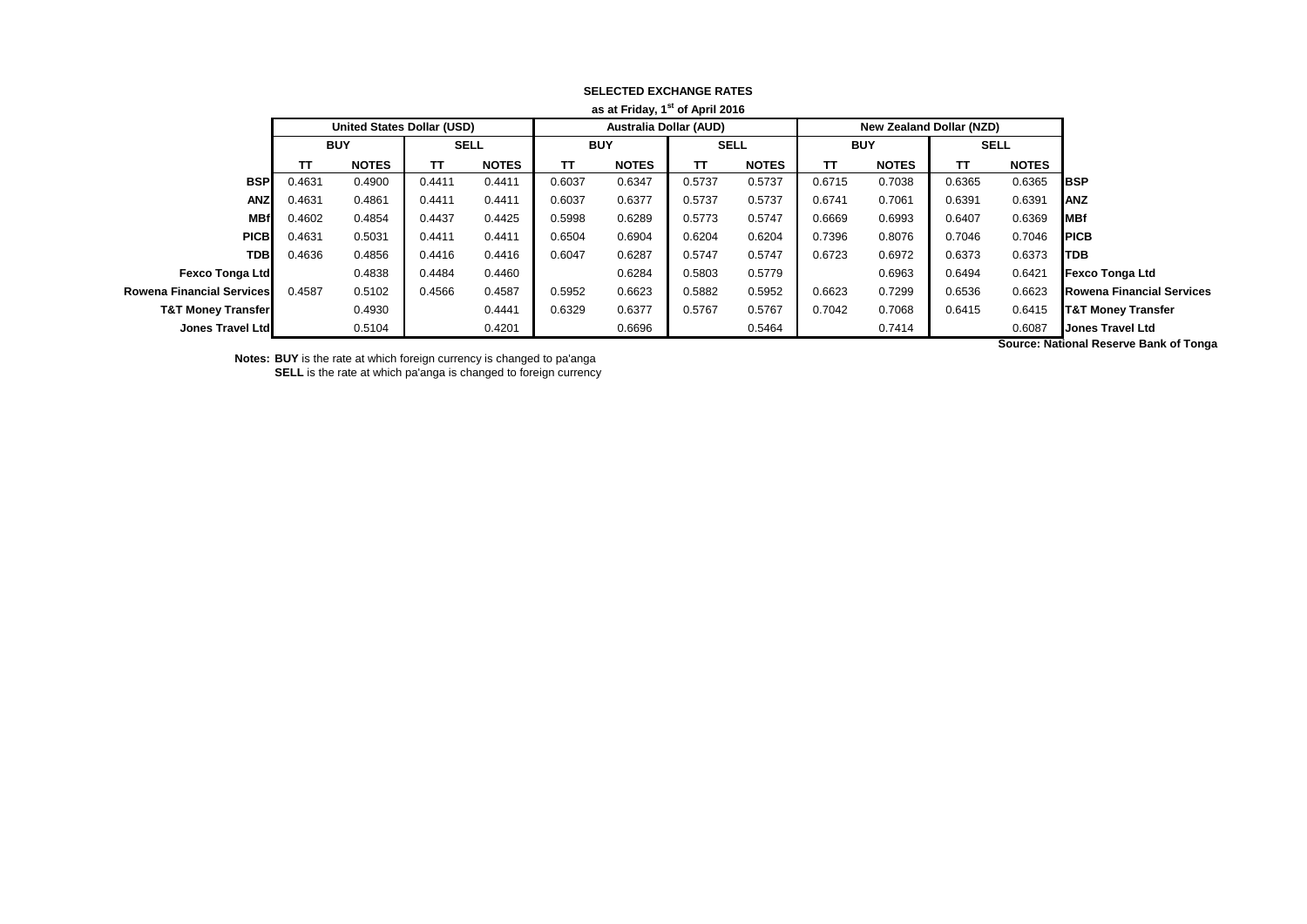|                               |            |                                   |             |              |                               | as at Friday, 8 or April 2016 |             |              |            |                          |             |              |                                  |
|-------------------------------|------------|-----------------------------------|-------------|--------------|-------------------------------|-------------------------------|-------------|--------------|------------|--------------------------|-------------|--------------|----------------------------------|
|                               |            | <b>United States Dollar (USD)</b> |             |              | <b>Australia Dollar (AUD)</b> |                               |             |              |            | New Zealand Dollar (NZD) |             |              |                                  |
|                               | <b>BUY</b> |                                   | <b>SELL</b> |              | <b>BUY</b>                    |                               | <b>SELL</b> |              | <b>BUY</b> |                          | <b>SELL</b> |              |                                  |
|                               | TΤ         | <b>NOTES</b>                      | ТΤ          | <b>NOTES</b> | TΤ                            | <b>NOTES</b>                  | TT          | <b>NOTES</b> | TΤ         | <b>NOTES</b>             | TΤ          | <b>NOTES</b> |                                  |
| <b>BSP</b>                    | 0.4596     | 0.4865                            | 0.4376      | 0.4376       | 0.6112                        | 0.6422                        | 0.5812      | 0.5812       | 0.6792     | 0.7115                   | 0.6442      | 0.6442       | <b>I</b> BSP                     |
| <b>ANZ</b>                    | 0.4596     | 0.4826                            | 0.4376      | 0.4376       | 0.6113                        | 0.6453                        | 0.5813      | 0.5813       | 0.6813     | 0.7133                   | 0.6463      | 0.6463       | <b>ANZ</b>                       |
| <b>MBf</b>                    | 0.4567     | 0.4831                            | 0.4402      | 0.4386       | 0.6073                        | 0.6369                        | 0.5848      | 0.5814       | 0.6746     | 0.7042                   | 0.6484      | 0.6452       | <b>MBf</b>                       |
| <b>PICB</b>                   | 0.4596     | 0.4996                            | 0.4376      | 0.4376       | 0.6406                        | 0.6806                        | 0.6106      | 0.6106       | 0.7364     | 0.8044                   | 0.7014      | 0.7014       | <b>PICB</b>                      |
| <b>TDB</b>                    | 0.4601     | 0.4821                            | 0.4381      | 0.4381       | 0.6125                        | 0.6365                        | 0.5825      | 0.5825       | 0.6799     | 0.7048                   | 0.6449      | 0.6449       | <b>TDB</b>                       |
| <b>Fexco Tonga Ltd</b>        |            | 0.4801                            | 0.4456      | 0.4427       |                               | 0.6362                        | 0.5884      | 0.5851       |            | 0.7043                   | 0.6579      | 0.6494       | <b>Fexco Tonga Ltd</b>           |
| Rowena Financial Services     | 0.4545     | 0.5051                            | 0.4525      | 0.4545       | 0.6061                        | 0.6667                        | 0.5952      | 0.6061       | 0.6711     | 0.7407                   | 0.6579      | 0.6711       | <b>Rowena Financial Services</b> |
| <b>T&amp;T Money Transfer</b> |            | 0.4895                            |             | 0.4406       | 0.6329                        | 0.6452                        | 0.5842      | 0.5842       | 0.7042     | 0.7145                   | 0.6492      | 0.6492       | <b>T&amp;T Money Transfer</b>    |
| Jones Travel Ltd              |            | 0.5067                            |             | 0.4168       |                               | 0.6776                        |             | 0.5536       |            | 0.7490                   |             | 0.6155       | <b>Jones Travel Ltd</b>          |
| <b>MoneyGram BSP</b>          | 0.4650     |                                   | 0.4350      |              | 0.6160                        |                               | 0.5831      |              | 0.6932     |                          | 0.6419      |              | <b>MoneyGram BSP</b>             |
|                               |            |                                   |             |              |                               |                               |             |              |            |                          |             | .            |                                  |

## **SELECTED EXCHANGE RATES as at Friday, 8th of April 2016**

**Notes: BUY** is the rate at which foreign currency is changed to pa'anga **SELL** is the rate at which pa'anga is changed to foreign currency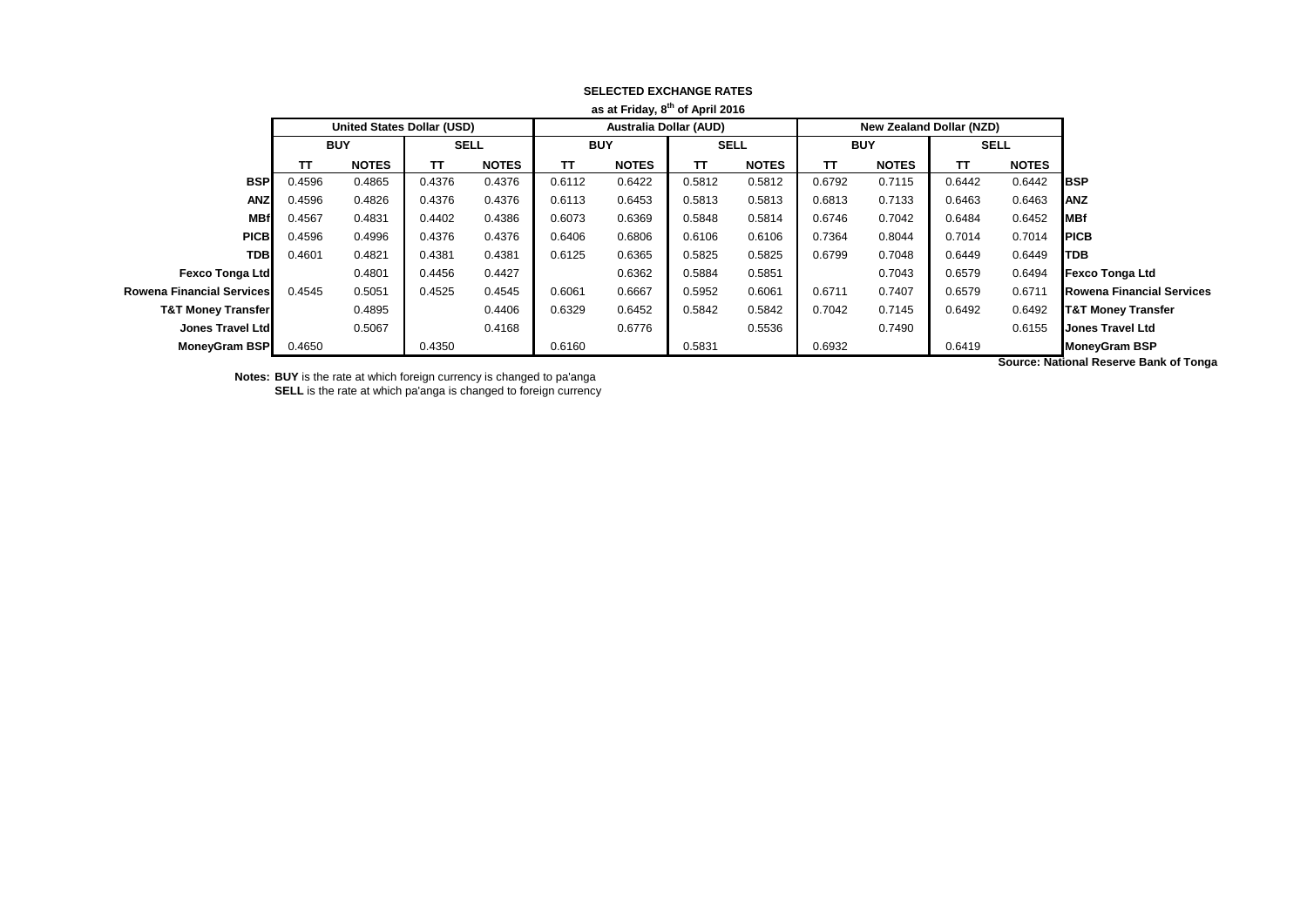|                                  |              |        |                                 |        |                               |        | as at Friday, 15 or April 2016 |        |                                   |        |              |        |                                  |
|----------------------------------|--------------|--------|---------------------------------|--------|-------------------------------|--------|--------------------------------|--------|-----------------------------------|--------|--------------|--------|----------------------------------|
|                                  |              |        | <b>New Zealand Dollar (NZD)</b> |        | <b>Australia Dollar (AUD)</b> |        |                                |        | <b>United States Dollar (USD)</b> |        |              |        |                                  |
|                                  | <b>SELL</b>  |        | <b>BUY</b>                      |        | <b>SELL</b>                   |        | <b>BUY</b>                     |        | <b>SELL</b>                       |        | <b>BUY</b>   |        |                                  |
|                                  | <b>NOTES</b> | TΤ     | <b>NOTES</b>                    | TΤ     | <b>NOTES</b>                  | TΤ     | <b>NOTES</b>                   | TΤ     | <b>NOTES</b>                      | TΤ     | <b>NOTES</b> | TΤ     |                                  |
| <b>I</b> BSP                     | 0.6411       | 0.6411 | 0.7084                          | 0.6761 | 0.5708                        | 0.5708 | 0.6318                         | 0.6008 | 0.4407                            | 0.4407 | 0.4896       | 0.4627 | <b>BSP</b>                       |
| <b>ANZ</b>                       | 0.6439       | 0.6439 | 0.7109                          | 0.6789 | 0.5725                        | 0.5725 | 0.6365                         | 0.6025 | 0.4407                            | 0.4407 | 0.4857       | 0.4627 | <b>ANZ</b>                       |
| <b>MBf</b>                       | 0.6410       | 0.6453 | 0.7042                          | 0.6715 | 0.5714                        | 0.5744 | 0.6250                         | 0.5969 | 0.4425                            | 0.4433 | 0.4854       | 0.4598 | <b>MBf</b>                       |
| <b>PICB</b>                      | 0.7108       | 0.7108 | 0.8138                          | 0.7458 | 0.6207                        | 0.6207 | 0.6907                         | 0.6507 | 0.4407                            | 0.4407 | 0.5027       | 0.4627 | <b>PICB</b>                      |
| <b>TDB</b>                       | 0.6418       | 0.6418 | 0.7017                          | 0.6768 | 0.5718                        | 0.5718 | 0.6258                         | 0.6018 | 0.4412                            | 0.4412 | 0.4852       | 0.4632 | <b>TDB</b>                       |
| <b>Fexco Tonga Ltd</b>           | 0.6465       | 0.6559 | 0.7011                          |        | 0.5751                        | 0.5782 | 0.6254                         |        | 0.4457                            | 0.4489 | 0.4833       |        | <b>Fexco Tonga Ltd</b>           |
| <b>Rowena Financial Services</b> | 0.6667       | 0.6579 | 0.7353                          | 0.6667 | 0.5952                        | 0.5848 | 0.6579                         | 0.5952 | 0.4587                            | 0.4566 | 0.5102       | 0.4587 | <b>Rowena Financial Services</b> |
| <b>T&amp;T Money Transfer</b>    | 0.6500       | 0.6500 | 0.7114                          | 0.7092 | 0.5738                        | 0.5738 | 0.6348                         | 0.6329 | 0.4437                            |        | 0.4926       |        | <b>T&amp;T Money Transfer</b>    |
| <b>Jones Travel Ltd</b>          | 0.6132       |        | 0.7464                          |        | 0.5452                        |        | 0.6683                         |        | 0.4197                            |        | 0.5100       |        | <b>Jones Travel Ltd</b>          |
| <b>MoneyGram BSP</b>             |              | 0.6357 |                                 | 0.6864 |                               | 0.5688 |                                | 0.6008 |                                   | 0.4350 |              | 0.4650 | <b>MoneyGram BSP</b>             |
|                                  | .            |        |                                 |        |                               |        |                                |        |                                   |        |              |        |                                  |

# **SELECTED EXCHANGE RATES as at Friday, 15th of April 2016**

**Notes: BUY** is the rate at which foreign currency is changed to pa'anga **SELL** is the rate at which pa'anga is changed to foreign currency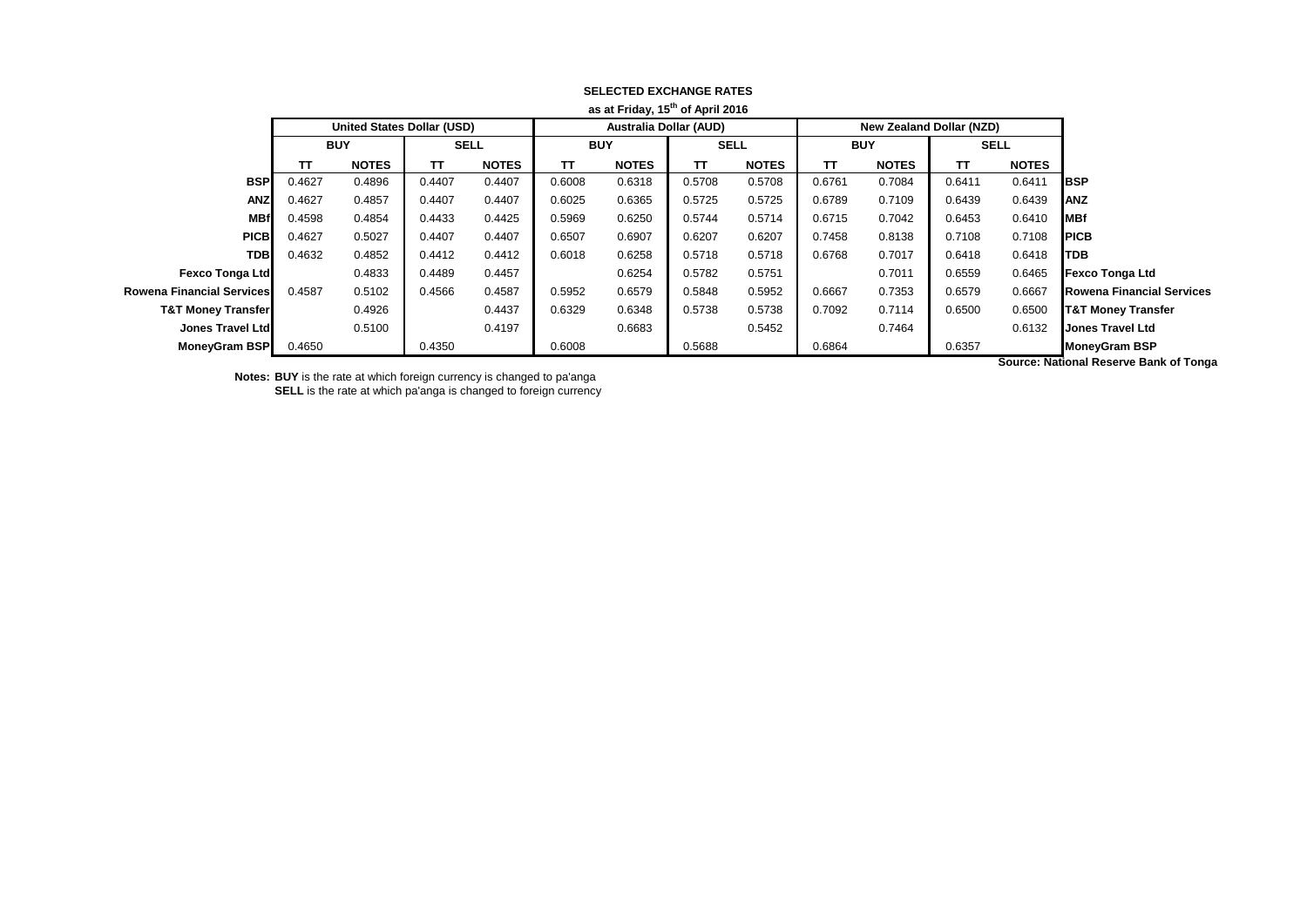|                               |            |                                   |             |              |                               | as at Friday, ZZ OI April 2010 |             |              |            |                          |             |              |                                  |
|-------------------------------|------------|-----------------------------------|-------------|--------------|-------------------------------|--------------------------------|-------------|--------------|------------|--------------------------|-------------|--------------|----------------------------------|
|                               |            | <b>United States Dollar (USD)</b> |             |              | <b>Australia Dollar (AUD)</b> |                                |             |              |            | New Zealand Dollar (NZD) |             |              |                                  |
|                               | <b>BUY</b> |                                   | <b>SELL</b> |              | <b>BUY</b>                    |                                | <b>SELL</b> |              | <b>BUY</b> |                          | <b>SELL</b> |              |                                  |
|                               | TΤ         | <b>NOTES</b>                      | тτ          | <b>NOTES</b> | ТΤ                            | <b>NOTES</b>                   | TT          | <b>NOTES</b> | TΤ         | <b>NOTES</b>             | π           | <b>NOTES</b> |                                  |
| <b>BSP</b>                    | 0.4642     | 0.4911                            | 0.4422      | 0.4422       | 0.5993                        | 0.6303                         | 0.5693      | 0.5693       | 0.6731     | 0.7054                   | 0.6381      | 0.6381       | <b>BSP</b>                       |
| <b>ANZ</b>                    | 0.4642     | 0.4872                            | 0.4422      | 0.4422       | 0.5968                        | 0.6308                         | 0.5668      | 0.5668       | 0.6720     | 0.7040                   | 0.6370      | 0.6370       | <b>ANZ</b>                       |
| <b>MBf</b>                    | 0.4613     | 0.4878                            | 0.4448      | 0.4444       | 0.5954                        | 0.6250                         | 0.5729      | 0.5714       | 0.6685     | 0.6711                   | 0.6423      | 0.6369       | MBf                              |
| <b>PICB</b>                   | 0.4642     | 0.5042                            | 0.4422      | 0.4422       | 0.6538                        | 0.6938                         | 0.6238      | 0.6238       | 0.7462     | 0.8142                   | 0.7112      | 0.7112       | <b>PICB</b>                      |
| <b>TDB</b>                    | 0.4647     | 0.4867                            | 0.4427      | 0.4427       | 0.6001                        | 0.6241                         | 0.5701      | 0.5701       | 0.6739     | 0.6988                   | 0.6389      | 0.6389       | TDB                              |
| <b>Fexco Tonga Ltd</b>        |            | 0.4849                            | 0.4511      | 0.4471       |                               | 0.6238                         | 0.5777      | 0.5737       |            | 0.6980                   | 0.6530      | 0.6436       | <b>Fexco Tonga Ltd</b>           |
| Rowena Financial Services     | 0.4608     | 0.5102                            | 0.4566      | 0.4608       | 0.5917                        | 0.6536                         | 0.5848      | 0.5917       | 0.6623     | 0.7353                   | 0.6536      | 0.6623       | <b>Rowena Financial Services</b> |
| <b>T&amp;T Money Transfer</b> |            | 0.4941                            |             | 0.4452       | 0.6329                        | 0.6333                         | 0.5723      | 0.5723       | 0.7042     | 0.7084                   | 0.6500      | 0.6500       | <b>T&amp;T Money Transfer</b>    |
| Jones Travel Ltd              |            | 0.5116                            |             | 0.4211       |                               | 0.6623                         |             | 0.5398       |            | 0.7392                   |             | 0.6067       | <b>Jones Travel Ltd</b>          |
| MoneyGram BSP                 | 0.4691     |                                   | 0.4389      |              | 0.5967                        |                                | 0.5649      |              | 0.6809     |                          | 0.6305      |              | <b>MoneyGram BSP</b>             |
|                               |            |                                   |             |              |                               |                                |             |              |            |                          |             | .            |                                  |

## **SELECTED EXCHANGE RATES as at Friday, 22nd of April 2016**

**Notes: BUY** is the rate at which foreign currency is changed to pa'anga **SELL** is the rate at which pa'anga is changed to foreign currency